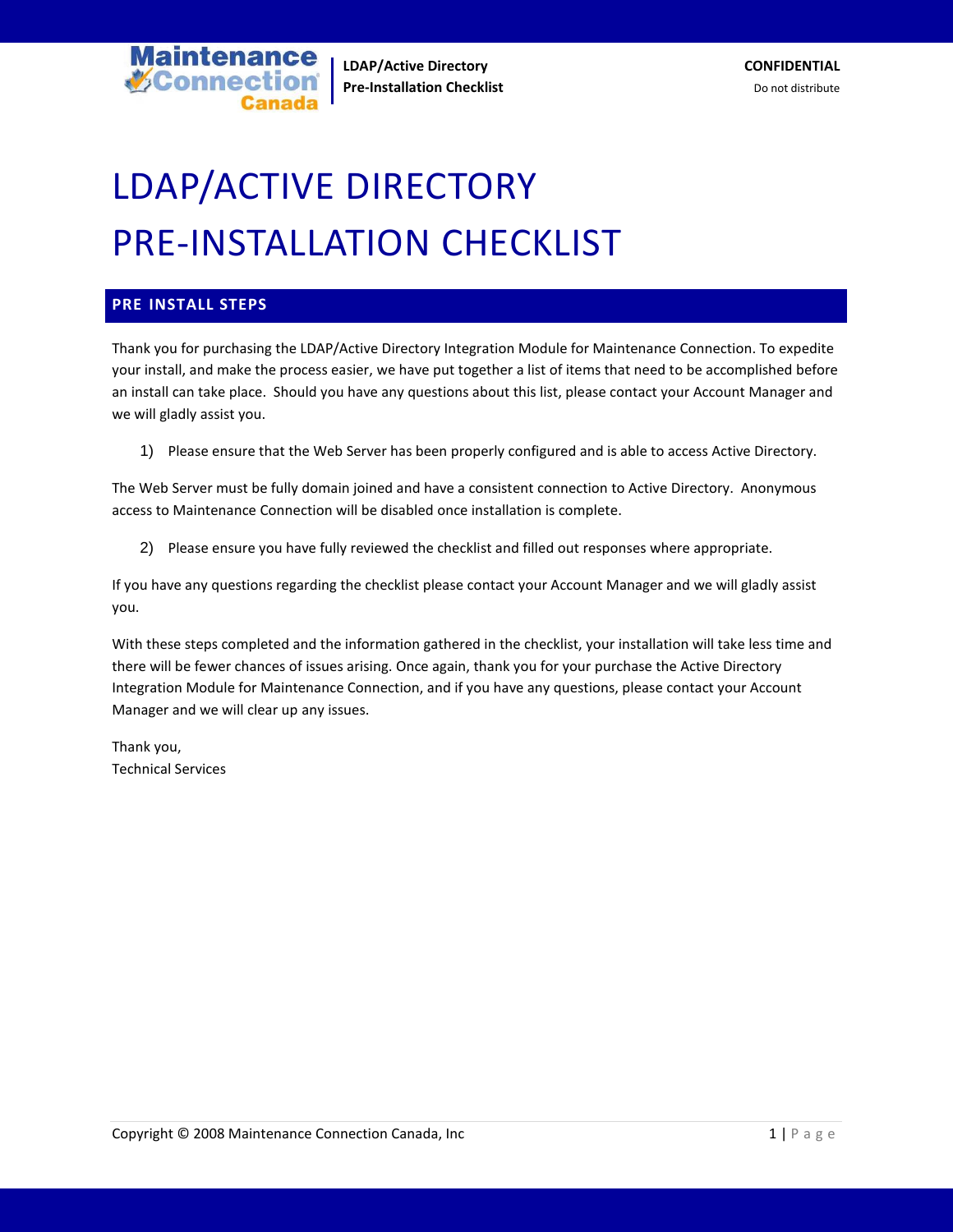

# **CHECKLIST**

| PRE INSTALL QUESTIONS                                                                        | <b>ANSWERS</b> |
|----------------------------------------------------------------------------------------------|----------------|
| Is the Maintenance Connection Active Directory Install File<br>downloaded to the Web Server? |                |
| LDAP Path?<br>(Can be in the form of LDAP:// or GC://)                                       |                |
| Does Active Directory require authentication to access the<br>users list?                    |                |
| If above is Yes, a user ID & password<br>(password can be provided during setup)             |                |
| The SQL Server Path                                                                          |                |
| The connection key for the MC Database<br>(ex. SERVICE)                                      |                |
| The SQL Server user ID & password                                                            |                |

# **LDAP CONFIGURATION SETTINGS ANSWERS**

When a user is imported from Active Directory the Labor (or Requester) record is populated with information contained within Active Directory. These are the Active Directory fields containing the information that should be used to populate the generated Labor/Requester record. When an Active Directory field is usually known that field name is contained within the square brackets.

| Username [sAMAccountName]                                                    |  |
|------------------------------------------------------------------------------|--|
| First name [givenName]                                                       |  |
| Last name [sn]                                                               |  |
| E-mail Address [mail]                                                        |  |
| Work Phone (optional)?<br>A 30 character field. Not automatically formatted. |  |
| Home Phone (optional)?<br>A 30 character field. Not automatically formatted. |  |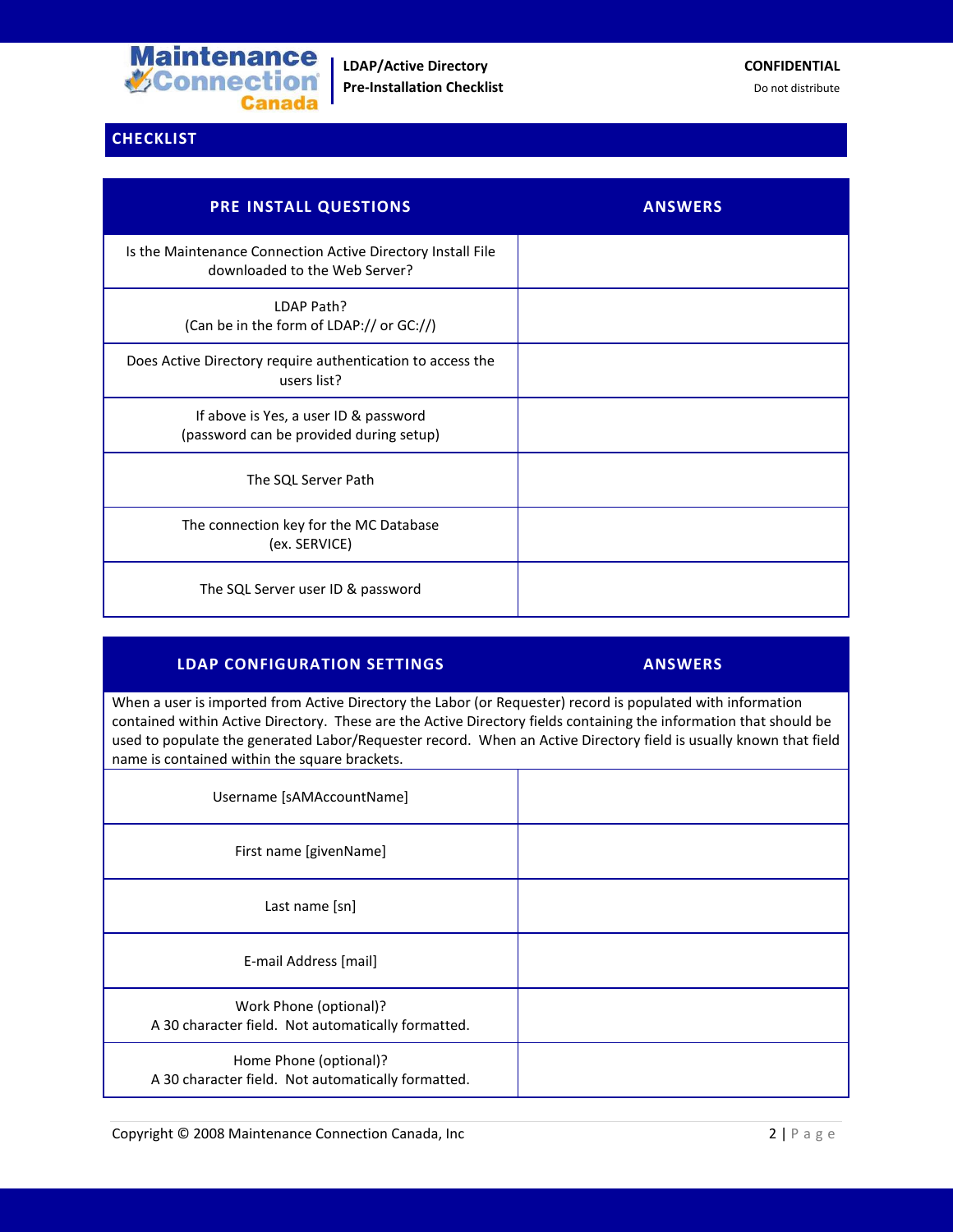

**LDAP/Active Directory CONFIDENTIAL Pre-Installation Checklist Do not distribute** Do not distribute

Mobile Phone (optional)? A 30 character field. Not automatically formatted.

Fax (optional)? A 30 character field. Not automatically formatted.

# **DEFAULT VALUES ANSWERS**

When Active Directory contains a user that does not have information that is required by Maintenance Connection these default values are used. The defaults can be decided during installation if unsure.

| Default e-mail address for users? |  |
|-----------------------------------|--|
| Default Repair Center?            |  |
| Default Craft?                    |  |

# **ROLE MAPPINGS ANSWERS**

There are an unlimited number of Access Groups allowed to exist within Maintenance Connection. Role mapping allows for mapping an Active Directory role to its security preferences (Access Group) within Maintenance Connection.

| What AD role(s) contains all users that should have Requester<br>access to Maintenance Connection?<br>Recommended: Domain Users |  |
|---------------------------------------------------------------------------------------------------------------------------------|--|
| What other AD role(s) contain users that should be mapped to<br>Maintenance Connection (Admin or Techs)?                        |  |
| Approximately how many users are currently in each AD role?                                                                     |  |
| Should future Access Group management be performed by                                                                           |  |
| Maintenance Connection or Active Directory?<br>*Note: Initial import always uses Active Directory*                              |  |
|                                                                                                                                 |  |